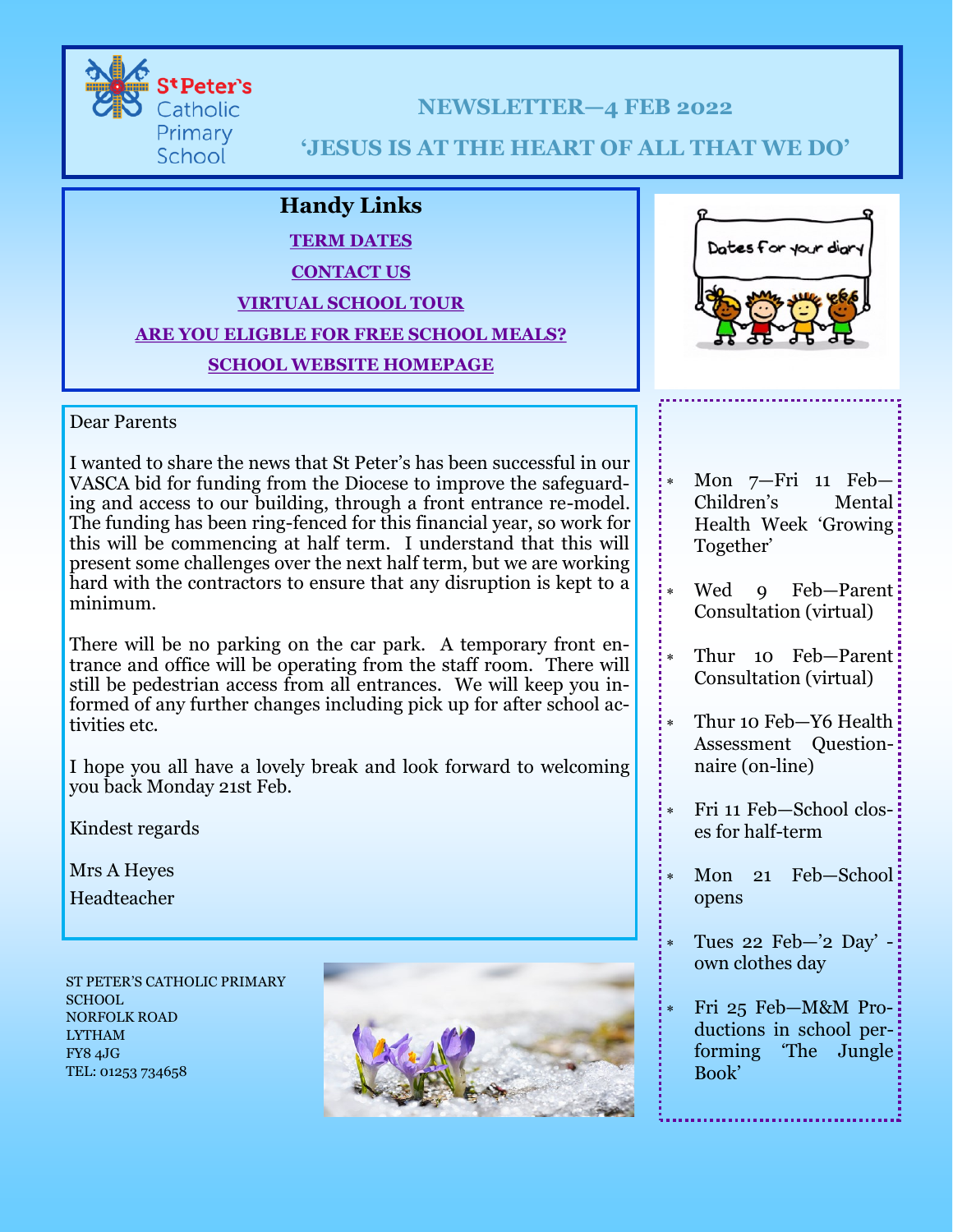# **Children's Mental Health Week**

Next week we have some fantastic activities planned and guest speakers visiting school for Children's Mental Health Week. Please follow link **[HERE](https://stpeterswellbeing.blogspot.com/)** for the further details



Please see below some other useful links regarding Children's Mental Health Week

[FREE RESOURCES](https://www.childrensmentalhealthweek.org.uk/parents-and-carers/?utm_source=Place2Be+E-news&utm_campaign=cfb0ed3a6e-childrens-mental-health-week-is-back-060122_COPY_0&utm_medium=email&utm_term=0_acf77df294-cfb0ed3a6e-219788039) [FAMILY LIVES NEWSLETTER](https://mailchi.mp/familylives.org.uk/family-lives-newsletter-jan22?e=15b70c4bef) <https://www.youngminds.org.uk/parent/> [SUPPORTING YOUR CHILD'S MENTAL HEALTH](https://www.place2be.org.uk/our-services/parents-and-carers/supporting-your-child-s-mental-health/) [FAMILY LEARNING MENTOR](https://www.st-peters-pri.lancs.sch.uk/parents/learning-mentor-parent-support-information)